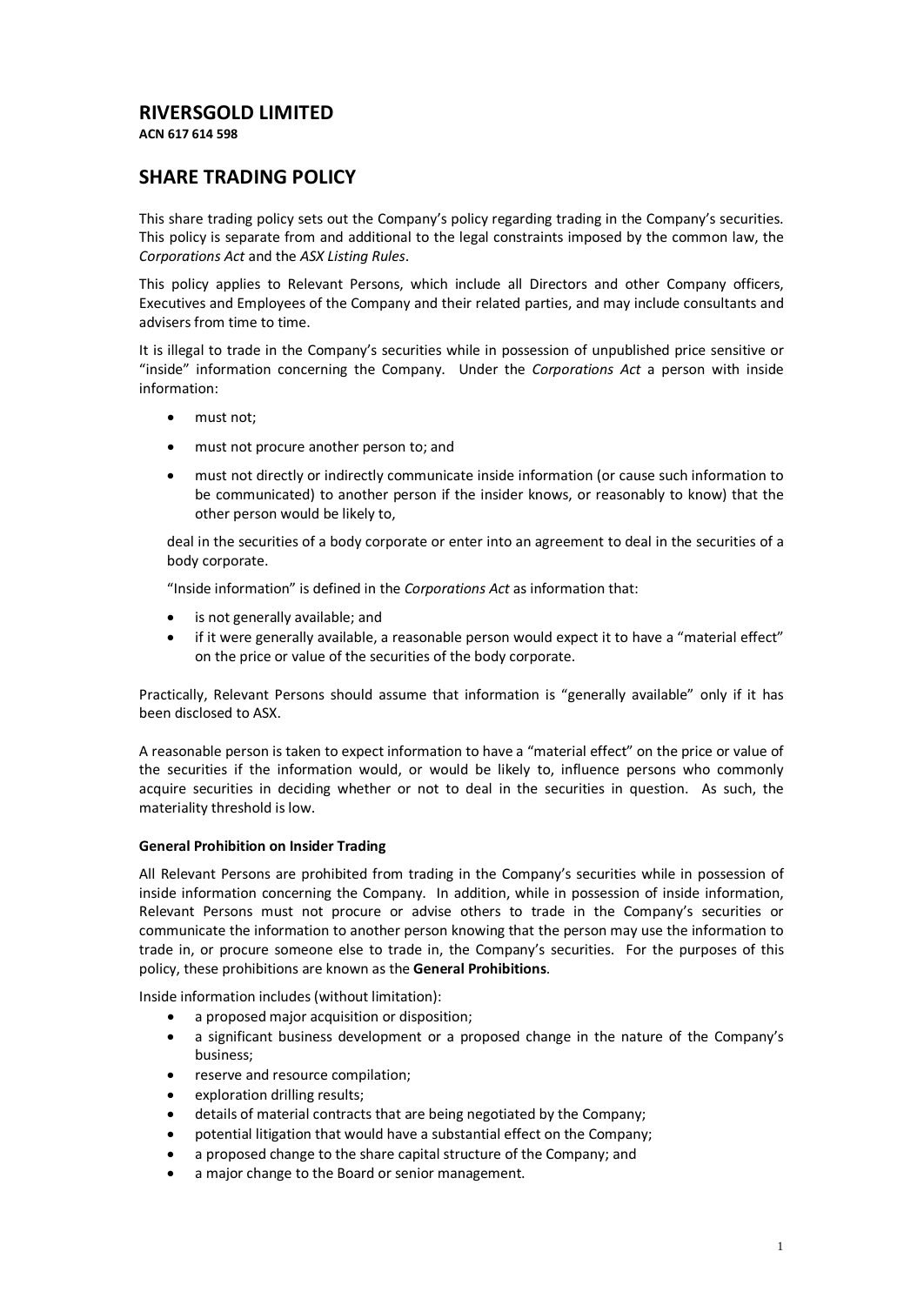#### **Restrictions on Short-Term Trading**

The Company encourages each Relevant Person to adopt a long-term attitude to their investment in the Company's securities. Consequently, Relevant Persons should not engage in short-term or speculative trading of the Company's securities.

#### **Trading in the Company's Securities, Derivative Products and Margin Lending Arrangements**

Relevant Persons are prohibited from trading outside Trading Windows, as defined by this policy, or otherwise in accordance with this policy, in the Company's securities or in financial products issued or created over or in respect of the Company's securities.

Relevant Persons are prohibited, without prior written Board approval which shall not be unreasonably withheld, from entering into Margin Lending arrangements whereby lenders are provided with rights over their interests in the Company's securities.

Relevant Persons must not engage in hedging arrangements (including, for example, the use of put and call options or other derivative instruments) over unvested Securities issued pursuant to any employee or Director option or share plan. In addition, any hedging over vested Securities must comply with this Policy.

#### **Guidelines for Dealing in Securities**

#### *Clearance Procedures Prior to Trading*

All Relevant Persons must receive clearance for the proposed trading of the Company's securities or in financial products issued or created over or in respect of the Company's securities by informing and receiving written approval from the Managing Director (or if unavailable, the Chairman) prior to undertaking a transaction*.*

Unless specified otherwise, clearance to trade will apply for a period of ten (10) business days from the communication to the Relevant Person of the clearance to trade, and management will endeavour to provide written decision within two (2) business days of the request being submitted by the Relevant Person.

## *Directors*

At all times prior to trading in the Company's securities or in financial products issued or created over or in respect of the Company's securities (whether or not a Trading Window applies), Directors must notify the whole Board of Directors of their intention to trade and confirm that they are not in possession of any inside information.

## *Trading Windows*

## *Applicable to all Relevant Persons (including Directors)*

Unless the Chairman directs otherwise, and except as set out below, Relevant Persons (including Directors for which additional notification requirements are applicable – see above) may trade in the Company's securities on the ASX or financial products issued or created over or in respect of the Company's securities in the period of ten (10) business days commencing twenty four (24) hours following:

- the holding of the Annual General Meeting or any other General Meeting;
- the announcement of Annual or Half-Year results;
- the announcement of Quarterly Reports; and any other public announcement on the ASX.